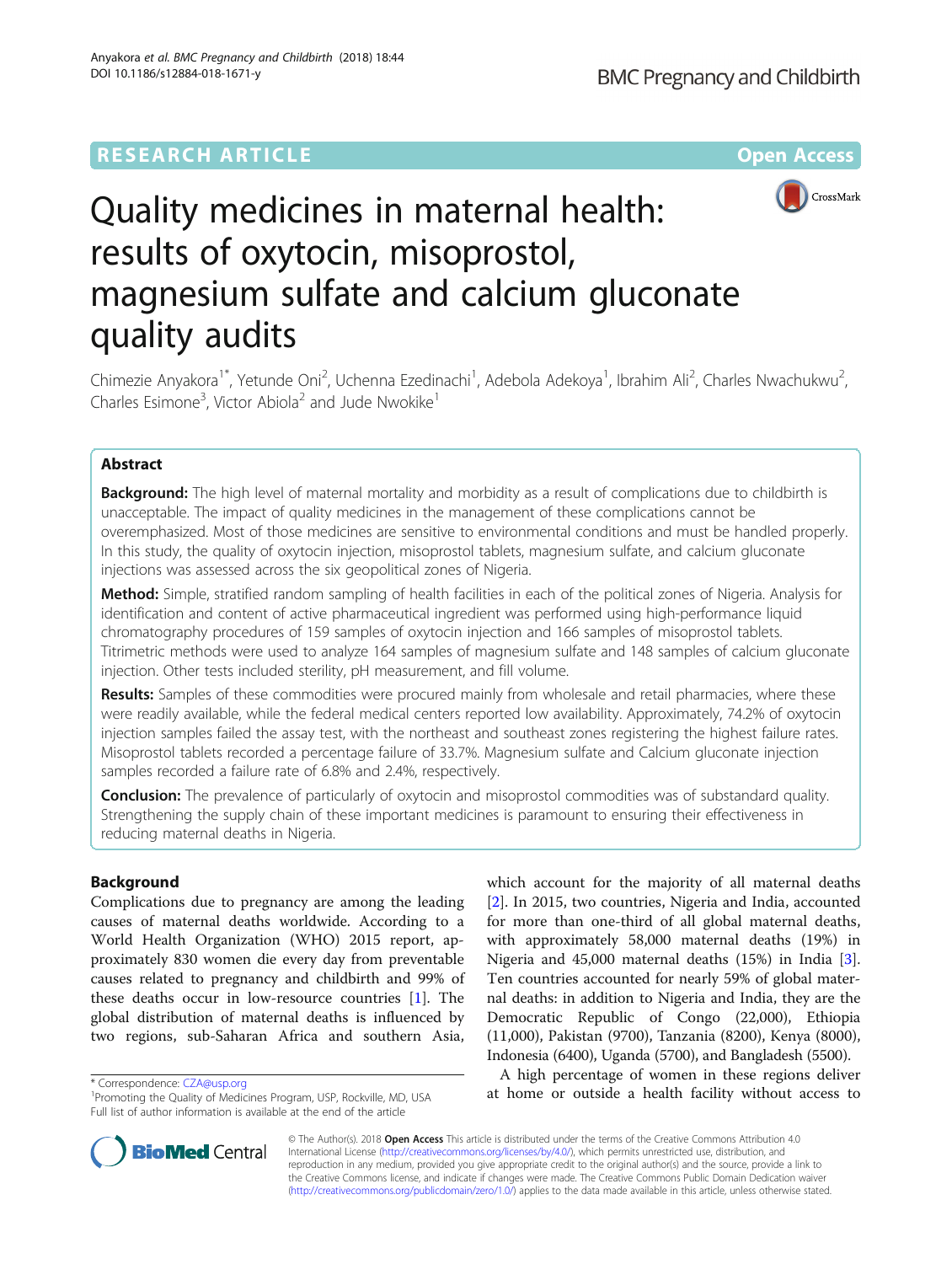obstetric care or a skilled birth attendant. This makes them more vulnerable to complications related to childbirth [[4\]](#page-10-0). Therefore, there is increased interest in finding alternative ways to make low-cost treatments available to improve women's health in these low-resource countries.

Say et al. reported that, between 2003 and 2009, direct causes were responsible for nearly 72.5% of maternal deaths while indirect causes were responsible for 27.5% of maternal deaths [[5\]](#page-10-0). Postpartum hemorrhage (PPH) is a leading cause of maternal morbidity and mortality [[6](#page-10-0)– [8\]](#page-10-0) and accounted for 27.1% of maternal mortality. PPH may be defined as a vaginal loss of blood ≥500 mL immediately after labor or within 24 h after birth [\[6](#page-10-0), [9](#page-10-0)]. It is usually caused by excessive bleeding due to lack of efficient uterine contraction (uterine atony), vaginal or cervical tears, or tears of the genital system  $[10-12]$  $[10-12]$  $[10-12]$  $[10-12]$  $[10-12]$ . Anemia during pregnancy has been associated with PPH [[13,](#page-10-0) [14\]](#page-10-0). WHO recognizes injectable oxytocin as the safest and most effective medicine central to the prevention and treatment of PPH [[15,](#page-10-0) [16\]](#page-10-0). It is currently on the WHO Essential Medicines List [[17\]](#page-10-0) and the United Nations Commission on Life-Saving Commodities list of 13 critical commodities [[18\]](#page-10-0). Oxytocin is widely available in low income countries and is fairly inexpensive. Yet challenges in health sector infrastructure and health service delivery can create barriers to oxytocin use [[19\]](#page-10-0). Most countries require that oxytocin injection be administered by trained health care workers, so women delivering at home or with a traditional birth attendant may not have access to oxytocin [\[16\]](#page-10-0).

In 2013, the Promoting the Quality of Medicines (PQM) program—funded by the U.S. Agency for International Development (USAID) and implemented by United States Pharmacopeia (USP)—conducted a study in Ghana in collaboration with the Ghanaian Food and Drug Authority. The research team found that 55.6% of the 169 oxytocin samples analyzed were found to contain less active pharmaceutical ingredient than label claim. In addition, 39 of 40 samples (97.5%) that were tested also failed the test for sterility [[20\]](#page-10-0). In 2014, an unpublished study carried out in ten regional zones in Ghana showed similar results. In 2016, Torloni et al. conducted a systematic review on the quality of oxytocin in low- and middle-income countries (LMICs), synthesizing studies that contained results of quality tests of 559 samples of oxytocin [[21\]](#page-10-0). The most common reason for failure was an insufficient amount of active pharmaceutical ingredient (API). The 2015 WHO survey of the quality of medicines identified by the United Nations Commission showed a 64.0% failure of oxytocin samples when tested against pharmacopeial specifications, including appearance, identification, assay, related substances, pH measurement, and extractable volume [\[22](#page-10-0)].

Besides the challenges with the quality of oxytocin, other factors that hinder the use of oxytocin in lowresource regions include the need for refrigeration, intravenous and intramuscular injection, and lack of trained providers for administration. Oxytocin can be viewed as a tracer medicine for gauging the performance of regulatory systems in LMICs for several reasons, and marketing approval from the local authority provides insight into premarketing and inspection capacity. Oxytocin is time and temperature sensitive; exposure to high temperatures degrades the product. If countries have reliable post-marketing surveillance (PMS) systems, good distribution and storage practices, they can ensure the integrity of the product throughout the supply chain.

Prevention and treatment of PPH in low-resource settings by conventional uterotonics has been challenging, as the desired impact is not being achieved [[23](#page-10-0)–[25](#page-10-0)]. Prostaglandins have been considered an alternative. Misoprostol is a heat-stable prostaglandin E1 analogue used in the prevention and treatment of peptic ulcer disease caused by prostaglandin-synthetase inhibitors. It has been shown to be a potent uterotonic [\[25\]](#page-10-0) with the ability to increase uterine tone and decrease postpartum bleeding [[26\]](#page-10-0). Misoprostol has been studied as an alternative to oxytocin due to its low cost, stability at room temperature, wide availability, and ease of administration. It can be administered sublingually, orally, vaginally, and rectally [[27](#page-10-0)–[29](#page-10-0)].

The second most common cause of maternal mortality, preeclampsia/eclampsia (PE/E) is a hypertensive, multisystem disorder of pregnancy with no known underlying cause and is usually associated with raised blood pressure and proteinuria [\[30](#page-10-0)–[32\]](#page-10-0). In 1992, a global estimate of 50,000 maternal deaths were attributed to eclampsia [[33\]](#page-10-0). In Nigeria, eclampsia is a major cause of obstetric complications, [\[34,](#page-10-0) [35\]](#page-10-0) reported to have contributed to 46.3% and 43% of maternal deaths in Kano State [[36\]](#page-10-0) and Jigawa State [\[37\]](#page-10-0), respectively.

Although delivery remains the ultimate treatment for preeclampsia, [\[38](#page-10-0), [39\]](#page-10-0) magnesium sulfate is the drug of choice for preventing eclamptic seizures and also has the additional benefit of reducing the incidence of placental abruption  $[40, 41]$  $[40, 41]$  $[40, 41]$  $[40, 41]$ . Occasionally, the administration of magnesium sulfate results in an accidental overdose leading to respiratory paralysis, central nervous system depression and cardiac arrest. Intravenous calcium gluconate, an antidote that quickly reverses the effects of magnesium toxicity, may be required when moderate to severe toxicity occurs [[42](#page-10-0)–[44](#page-10-0)].

With a population greater than 170 million people, Nigeria is a very attractive market for pharmaceuticals and other regulated products. Over 60% of medicines are imported into the country, due to the gap created by inadequate in-country production of essential medicines. With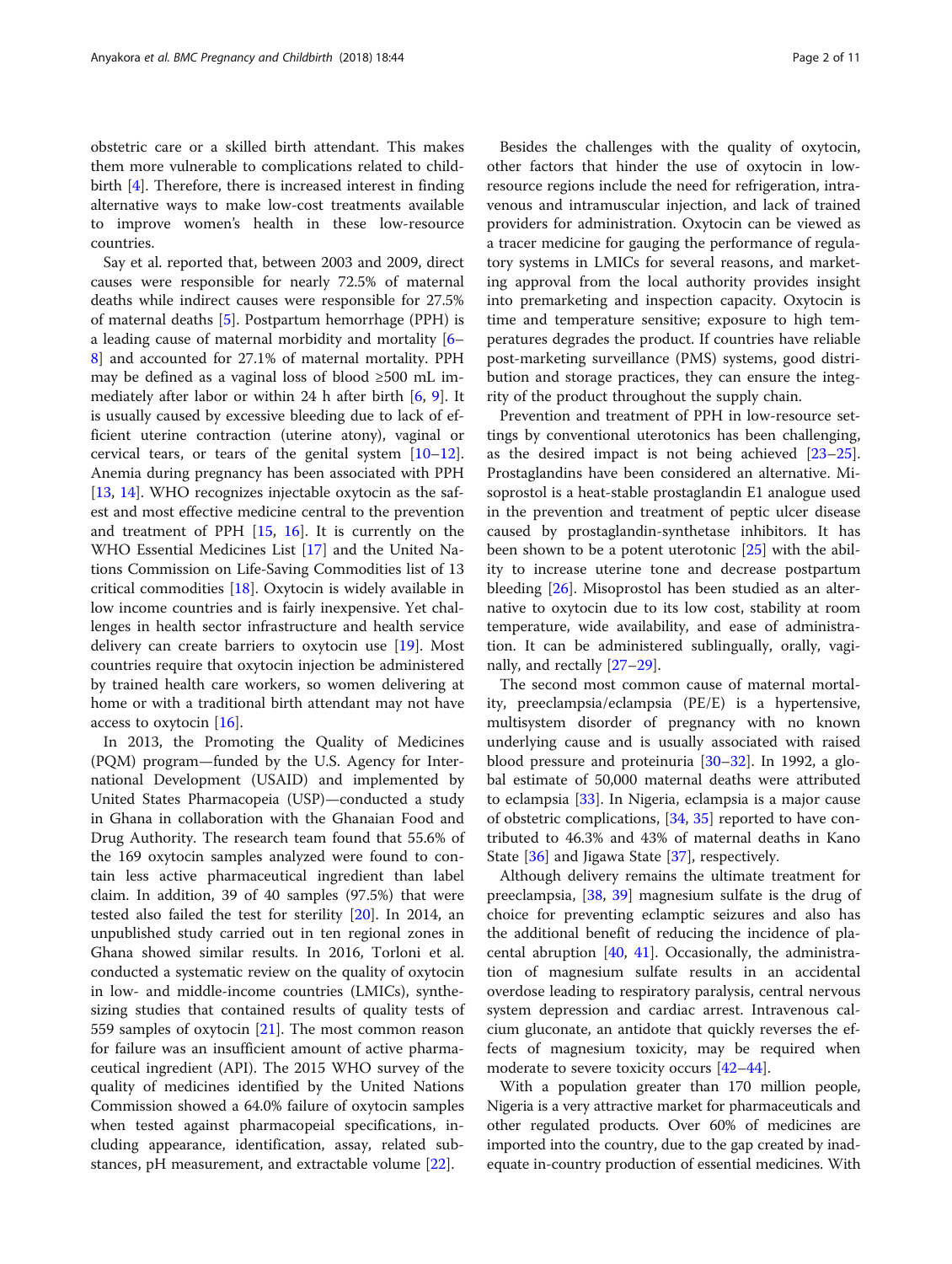a maternal mortality ratio of 814 per 100,000 live births, it is obvious that Nigeria has a weak health care delivery system, particularly in the area of maternal health. This is exacerbated by the availability of poor-quality medicines, due to either inadequate storage and distribution or poor manufacturing practices. Hence, constant monitoring of the quality of medicines in circulation is a public health necessity. As is the case with most LMICs, quality remains an issue, and the impact of poor-quality medicines cannot be overemphasized. In the case of the uterotonics and drugs for preeclampsia, the implication for poor-quality treatment can prove dire. In this study, quality levels of four maternal commodities in the six geopolitical zones of Nigeria were assessed.

## Methods

## Sampling

To determine sample size, the following criteria were taken into account: population size; confidence level with an assumption of a normal 95% distribution of sample values; and degree of variability in the quality of oxytocin, magnesium sulfate, calcium gluconate injections, and misoprostol tablets distributed across the study sites.

The following factors were carefully considered in drafting the sampling plan:

Table 1 Sample Distribution

- Availability of oxytocin, magnesium sulfate, calcium gluconate injections, and misoprostol at the federal medical centers (FMC), state hospitals (SH), primary health care centers (PHCC), and midwife clinic (MWC) levels
- Budgetary and time constraints<br>• Geographical access
- Geographical access
- The laboratory's standard operating procedures for testing to ensure adequate samples for triplicate testing and handling of out-of-specification occurrences

Table 1 describes distribution of the samples across the different levels of sampling sites. These included FMCs, SHs, PHCCs, MWCs, wholesale pharmacies, retail pharmacies, and patent and proprietary medicine vendors (PPMVs). A total of 234 samples per commodity were determined as an adequate sample size that would represent the true situation in this study. Even though the PPMVs are not permitted to stock these prescription-only commodities, sampling was conducted due to previous records of illegal stocking of ethical pharmaceutical products.

Sampling was carried out in six regions across the country during the period May 23–28, 2016: Abia State for the southeast, Edo State for the south-south, Ogun

| Level of Sampling                                | No. of Outlets     | No. of Samples from Each Outlet                           | Quantity of Commodity per Sample                                                                                 |
|--------------------------------------------------|--------------------|-----------------------------------------------------------|------------------------------------------------------------------------------------------------------------------|
| Level 1: Patent Medicine<br><b>Stores</b>        | 5 patent<br>stores | 1 sample of different brands<br>or lots from EACH outlet  | Sample A: 10 ampoules each of oxytocin, calcium gluconate, and<br>magnesium sulfate $+20$ tablets of misoprostol |
| Level 2: Wholesale and<br>Retail Pharmacy Stores | 4 pharmacies       | 2 samples of different brands<br>or lots from FACH outlet | Sample A: 30 ampoules each of oxytocin, calcium gluconate and<br>magnesium sulfate $+60$ tablets of misoprostol  |
|                                                  |                    |                                                           | Sample B: 30 ampoules each of oxytocin, calcium gluconate and<br>magnesium sulfate $+60$ tablets of misoprostol  |
| Level 3: Midwife Clinics                         | 5 MWCs             | 2 samples of different brands<br>or lots from EACH outlet | Sample A: 10 ampoules each of oxytocin, calcium gluconate and<br>magnesium sulfate $+20$ tablets of misoprostol  |
|                                                  |                    |                                                           | Sample B: 10 ampoules each of oxytocin, calcium gluconate and<br>magnesium sulfate $+20$ tablets of misoprostol  |
| Level 4: Primary Health<br>Care Centers          | 5 PHCCs            | 2 samples of different brands<br>or lots from EACH outlet | Sample A: 10 ampoules each of oxytocin, calcium gluconate and<br>magnesium sulfate $+30$ tablets of misoprostol  |
|                                                  |                    |                                                           | Sample B: 10 ampoules each of oxytocin, calcium gluconate and<br>magnesium sulfate $+30$ tablets of misoprostol  |
| Level 5: State Hospital<br>Stores                | 1 SH               | 4 samples of different brands<br>or lots                  | Sample A: 15 ampoules each of oxytocin, calcium gluconate and<br>magnesium sulfate $+30$ tablets of misoprostol  |
|                                                  |                    |                                                           | Sample B: 15 ampoules each of oxytocin, calcium gluconate and<br>magnesium sulfate $+30$ tablets of misoprostol  |
|                                                  |                    |                                                           | Sample C: 15 ampoules each of oxytocin, calcium gluconate and<br>magnesium sulfate $+30$ tablets of misoprostol  |
|                                                  |                    |                                                           | Sample D: 15 ampoules each of oxytocin, calcium gluconate and<br>magnesium sulfate $+30$ tablets of misoprostol  |
| Level 6: FMC Warehouse                           | 1 FMC              | 2 samples of different brands<br>or lots                  | Sample A: 15 ampoules each of oxytocin, calcium gluconate and<br>magnesium sulfate $+30$ tablets of misoprostol  |
|                                                  |                    |                                                           | Sample B: 15 ampoules each of oxytocin, calcium gluconate and<br>magnesium sulfate $+30$ tablets of misoprostol  |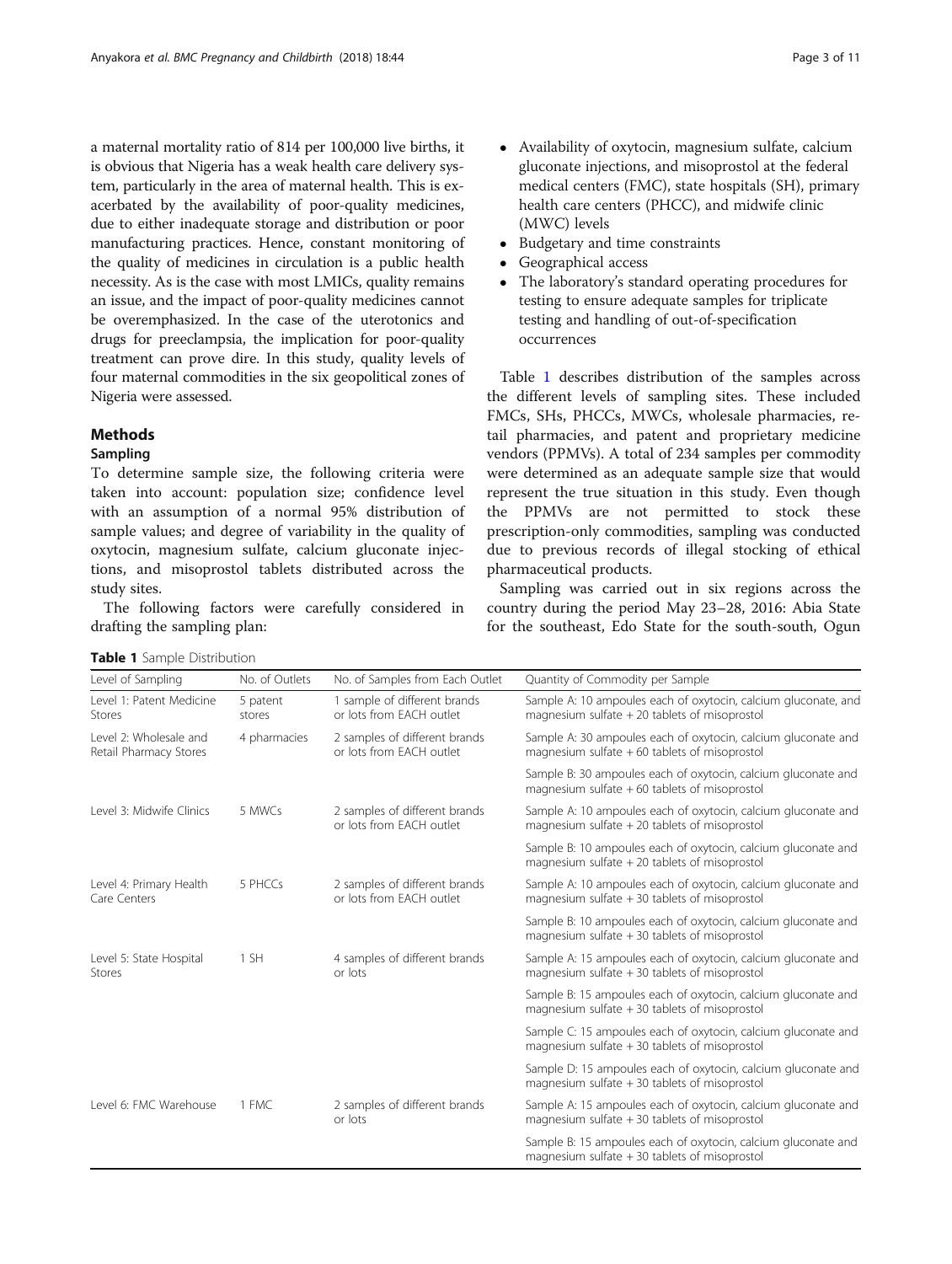| Time (min) | Mobile phase A $(\% v/v)$ | Mobile phase $B(% v/v)$ | Comments                      |
|------------|---------------------------|-------------------------|-------------------------------|
| $0 - 5$    | 100                       | Λ.                      | Isocratic                     |
| $5 - 20$   | 70                        | 30                      | Linear gradient               |
| $20 - 50$  | 30                        | 70                      | Linear gradient               |
| $50 - 51$  | 60                        | 40                      | Return to initial composition |
| $51 - 65$  | 100                       |                         | Re-equilibration              |

Table 2 Gradient Elution for Oxytocin

State for the southwest, Kwara State for the northcentral, Kaduna State for the northwest, and Bauchi State for the northeast.

At the point of sampling, samples were maintained at the stated manufacturers' storage conditions while Oxytocin samples were stored in a cold box to ensure the 2 ° C–8 °C storage temperature rule was preserved. The temperature of the cold box was constantly monitored and documented until arrival of the products in the laboratory.

## Identification and quantification

Packages of the sampled products were first inspected for correct labelling and packaging according to the requirements of the regulatory authority. These requirements include name of drug product, list of active ingredient, batch number, National Agency for Food and Drug Administration and Control (NAFDAC) number, expiry date, storage conditions, indication for use, name and address of manufacturer, and visibility of particulate matter in injectable.

#### Content analysis

Analysis of the API was conducted using the respective compendia methods (USP 39) for oxytocin and USP Pharmacopeial Forum Vol. 26 (5) [Sept–Oct 2000] for misoprostol tablets. Titrimetric method was used for magnesium sulfate and calcium gluconate, as recommended in the current official monographs (BP 2016 and USP 39). Other tests that were carried out to ascertain the quality of these samples included sterility, identification, pH measurement, and fill volume.

High-performance liquid chromatography (HPLC) analyses were conducted on Dionex Ultimate 3000 system and Hitachi Lachrom with Chromeleon and EZChrom software, respectively. Dionex Ultimate 3000 was employed for the analysis of misoprostol, while Hitach Lachrom was employed for oxytocin analysis. The HPLC systems consisted of a quaternary analytical pump, autosampler, and ultraviolet (UV) detector. For misoprostol, the column used was an Ascentis C8 (150 mm  $\times$  4.6 mm i.d.; 3 µm particle size); UV detection was performed at 200 nm, while the injection volume was maintained at 100 μL. An online isocratic mobile phase containing a filtered and degassed mixture of methanol, water, and acetonitrile (40:35:25) was employed at a flow rate of 1.5 mL/min and run time of 15 min. The peak responses of the standard and sample solution chromatographs were recorded at a retention time of about 5.50 min.

In the analysis of oxytocin, the column used was C18 (120 mm  $\times$  4.6 mm i.d. with a 5 µm particle size). UV detection was performed at 220 nm, and the injection volume was maintained at 100 μL. The system was equilibrated with ratio 7:3 gradient mixtures of mobile phase A (0.1 M monobasic sodium phosphate) and mobile phase B (acetonitrile and water in ratio 1:1) (Table 2). A flow rate of 1.5 mL/min was employed, with a run time of approximately 10 min for oxytocin.

## Results

Samples collected consisted of four commodities from six levels of health facilities (Table 3). The expected number of samples as derived from the sample size calculation could not be achieved because the

Table 3 Total Number of Products Sampled from the Health Facilities

| Facility              | Oxytocin | Misoprostol | Magnesium Sulfate | Calcium Gluconate | Total |
|-----------------------|----------|-------------|-------------------|-------------------|-------|
| Pharmacy              | 73       | 79          | 65                | 68                | 285   |
| <b>MWC</b>            | 46       | 39          | 37                | 28                | 150   |
| <b>PHCC</b>           | 37       | 31          | 32                | 31                | 131   |
| Patent Medicine Store | 26       | 32          | 22                | 14                | 94    |
| SH Store              | 16       | 13          | 16                | Q                 | 54    |
| <b>FMC</b>            | 12       | 8           |                   |                   | 42    |
| Total                 | 210      | 202         | 183               | 161               | 756   |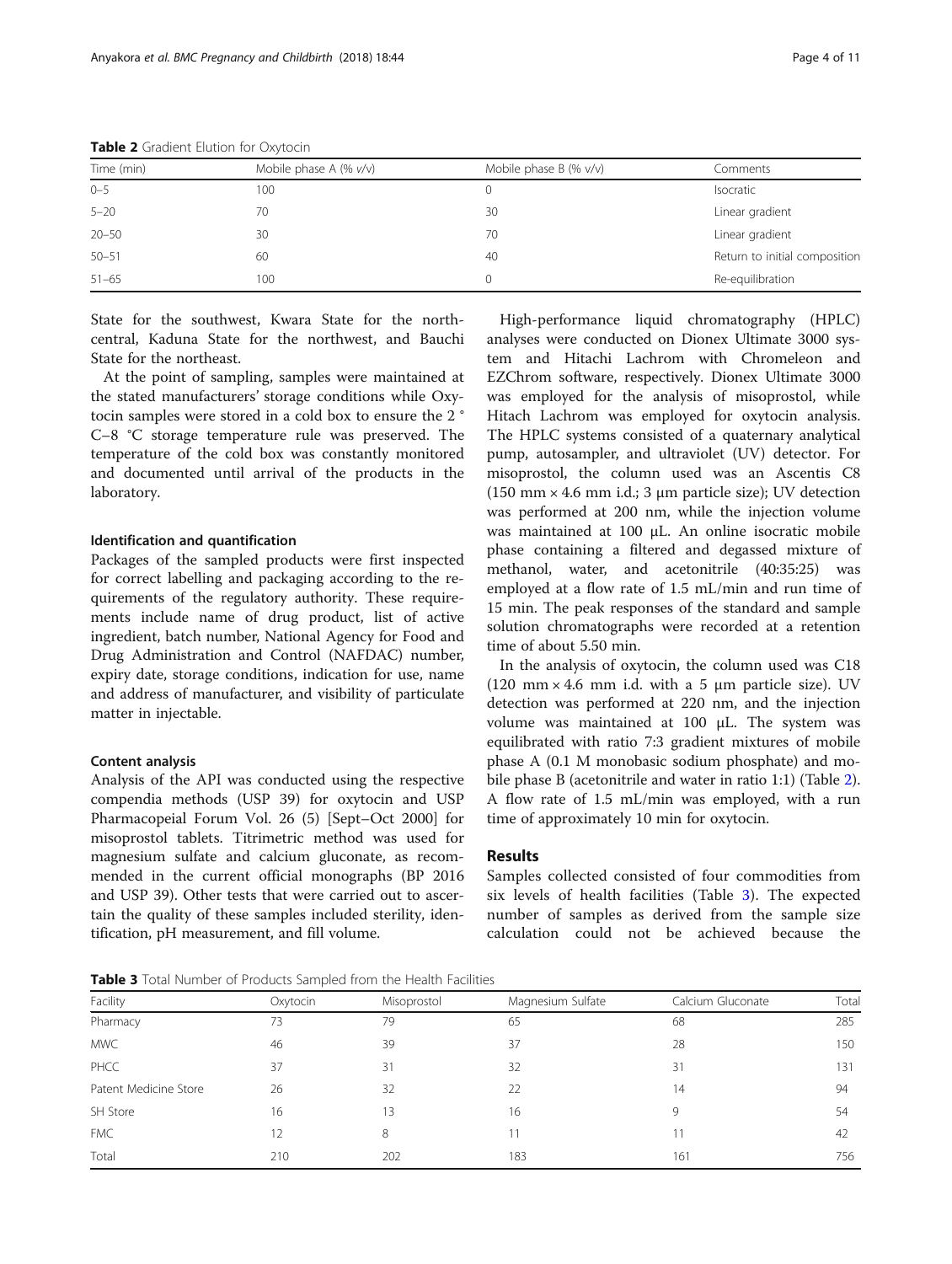

availability of these products in most of the public health facilities was limited.

In addition, due to damaged samples and incomplete packaging information, the number of analyzed products for each commodity varies with the number of sampled products. It is worthy to note that owing to the relative difference in the number of samples obtained from the different regions, reported failure rates must be interpreted independently. Analysis of the sample data was performed using the R Language and Environment for Statistical Computing.

## Oxytocin

A total of 159 samples of oxytocin were analyzed and subjected to registration verification. It was observed that all the samples were registered with the national medicines regulatory authority. Labelling information

regarding dosage form, brand name, active ingredient, and batch number were provided. Expiry dates of the samples were recorded and found to be within a year at the time of sampling. Although all samples passed visual inspection and complied with the specification from monographs for other parameters tested, the percentage composition of the active ingredient varied between 0.0% and 163.7%. HPLC assay results showed that 74.2% (118/159) did not meet the specification for assay (between 90.0% and 110.0%) as indicated in monograph USP 39. Figure 1 gives a summary of these results categorized by regions of collection.

According to the package labels, the majority of samples were imported, with 60.4% manufactured in China, 12.6% in India, 15.1% in Germany, and none in Nigeria. Figure 2 shows the percentage of samples from different countries and their failure rates.

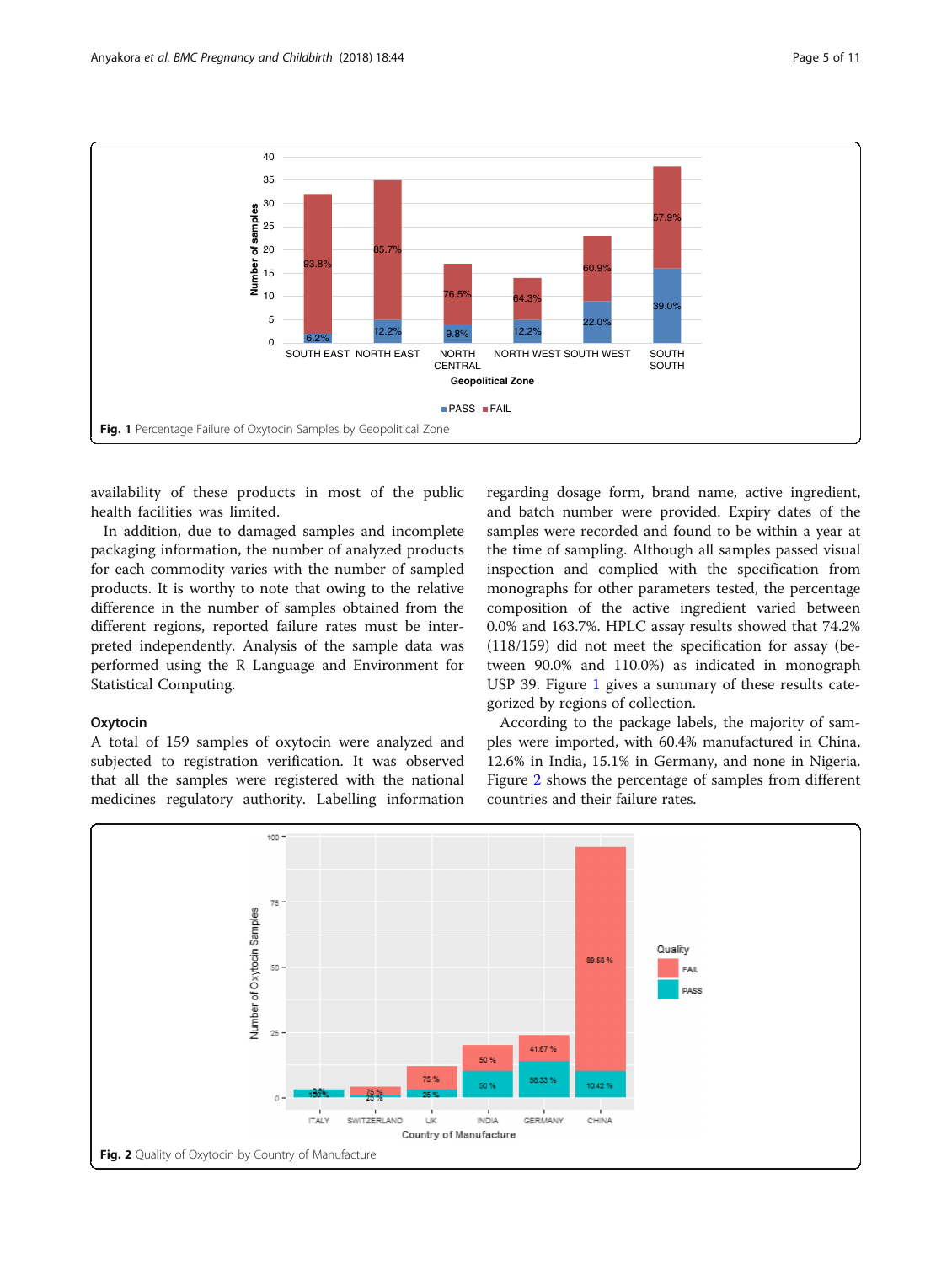<span id="page-5-0"></span>

In this study, samples from the patent medicine store were shown to have the highest percentage of failed oxytocin, with a 95.7% (22/23) fail, followed closely by the midwife clinic at 80.6% (25/31), as shown in Fig. 3.

Due to the effect of higher temperatures on oxytocin injection, storage conditions at the site of sampling were recorded. As shown in the boxplot in Fig. 4, storage temperature ranges for oxytocin samples were observed to be higher in the northern regions, with over 50% of outlets in each collection site of the region recording highs of 30 °C–33 °C and lows of 8 °C–11 °C. Higher storage temperatures ranges were observed in samples from private health facilities compared to those from the public sector in all regions of the geopolitical zones. Although high temperatures were also observed for

samples that passed the assay, this was only a small subsection of the samples. Recommended storage temperature range of 2 °C–8 °C was observed in a number of facilities in the southern regions, where a greater number of samples passed the assay test.

#### Misoprostol

A total of 166 samples of misoprostol were subjected to registration verification. It was observed that all samples were registered with the national medicines regulatory authority. Labelling information regarding dosage form, brand name, active ingredient, and batch number were provided. Expiry dates of the samples were recorded and found to be within a year at the

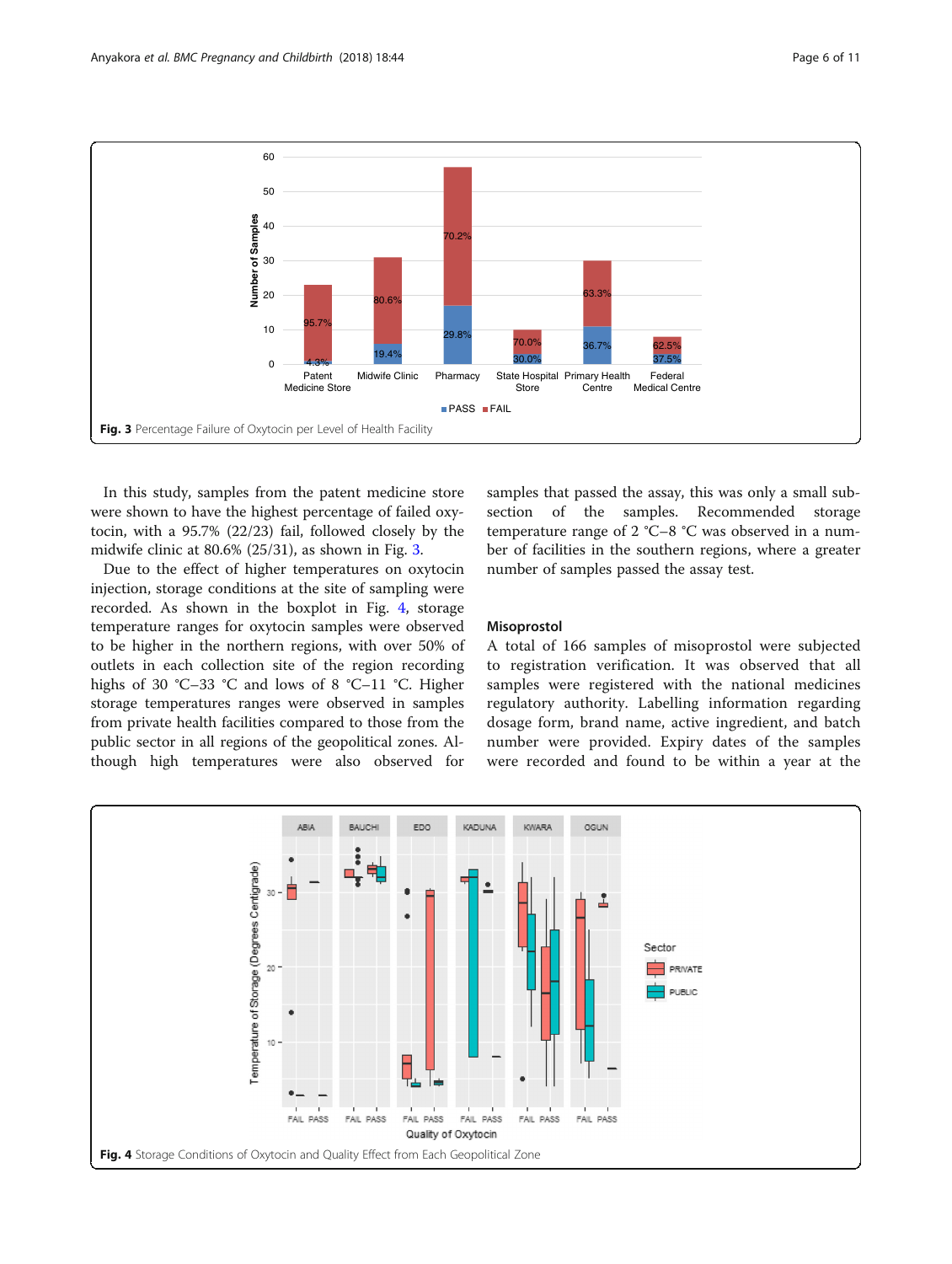

time of sampling. Although all samples passed visual inspection, the percentage composition of the active ingredient varied grossly. HPLC assay results showed that 33.7% (56/166) did not meet the monograph specification for assay content (between 90.0% and 110.0%). Figure 5 gives a summary of these results categorized by regions of collection.

According to the package labels, the majority of the samples were imported, with 62.7% manufactured in India, 25.3% in the United Kingdom, 7.8% in Korea, and 4.2% in Nigeria. Figure 6 shows the percentage of samples from different countries and their failure rates.

In this study, samples from the state hospital store were shown to have the highest percentage of failed misoprostol tablets, with a 50.0% (5/10) fail, followed closely by PHCCs with a fail of 42.9% (12/28). The midwife clinics and patent medicine stores recorded a percentage failure of 37.0% (10/27) and 21.2% (7/33), respectively, while the retail and wholesale pharmacy observed a 34.9% (22/63) fail. No failure was recorded from the samples obtained from the FMCs, as shown in Fig. [7.](#page-7-0)

Storage conditions have been shown to play a major role in the quality of misoprostol tablets, with absorption of moisture being the foremost concern. Minimum storage temperature of the products was found in the south-south and southeast regions, at 20.5 °C and 26.0 °C as illustrated in Fig. [8](#page-7-0). The boxplots show that storage temperatures of samples procured from the northern region of Kaduna and Kwara were above 30 °C. Although 60% of the samples were sampled from the private sector, there was no distinction between the storage temperatures of the samples from the public and the private sectors.

The quality of misoprostol tablets varied by geopolitical zone, with the northern part recording the highest prevalence of poor-quality misoprostol. However, the southern zones did not perform considerably better, with

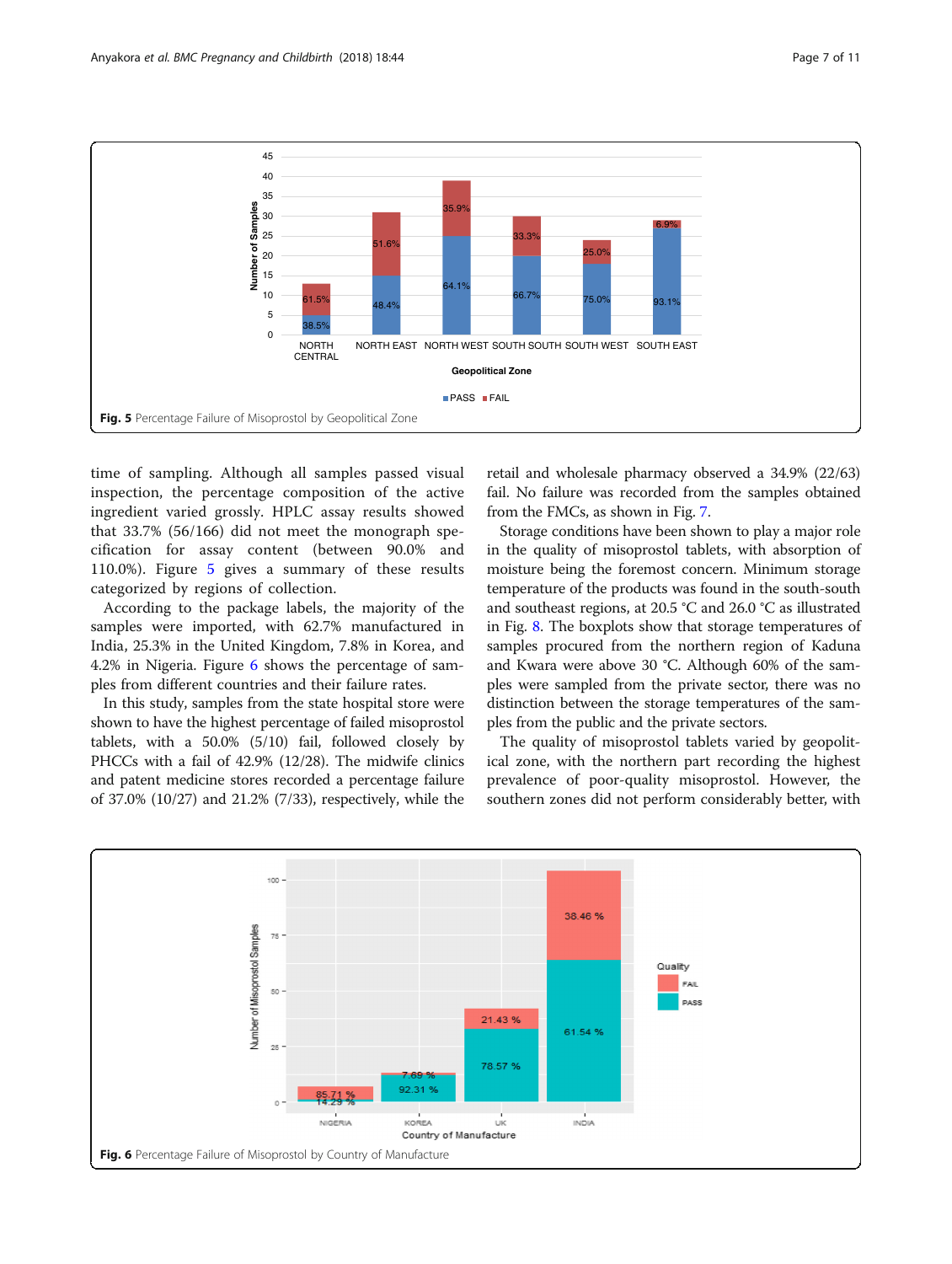<span id="page-7-0"></span>

percentage failures of 33.3% and 25.0% for the southsouth and southwest zones, respectively.

## Magnesium sulfate

A total of 163 samples were subjected to registration, verification and analyzed for the presence of API and sterility. A total of 160 magnesium sulfate samples were shown to have passed the test, while four samples failed to meet the monograph specification range of 93.0% and 107.0% of the labelled amount of magnesium sulfate. Figure [9](#page-8-0) gives the distribution of these samples across different geopolitical zones.

## Calcium gluconate

A total of 148 samples were analyzed for the presence of API and sterility, and 138 samples of calcium gluconate were shown to have passed the test, while 10 samples failed to meet the monograph specification range of 95.0% and 105.0% of the labelled amount of calcium gluconate. Figs. [10](#page-8-0) and [11](#page-9-0) give the distribution of these samples across different levels of facilities and in different geopolitical zones, respectively.

## **Discussion**

Injectable oxytocin and misoprostol tablets recorded percentage failures of 74.2% and 33.7%, respectively. In contrast, magnesium sulfate and calcium gluconate injections were both found to be of rather good quality, with 2.4% and 6.8% failure rates, respectively.

The high failure rate of first-line PPH treatment portends a serious health implication and may be a contributing factor in the high maternal mortality ratio in Nigeria.

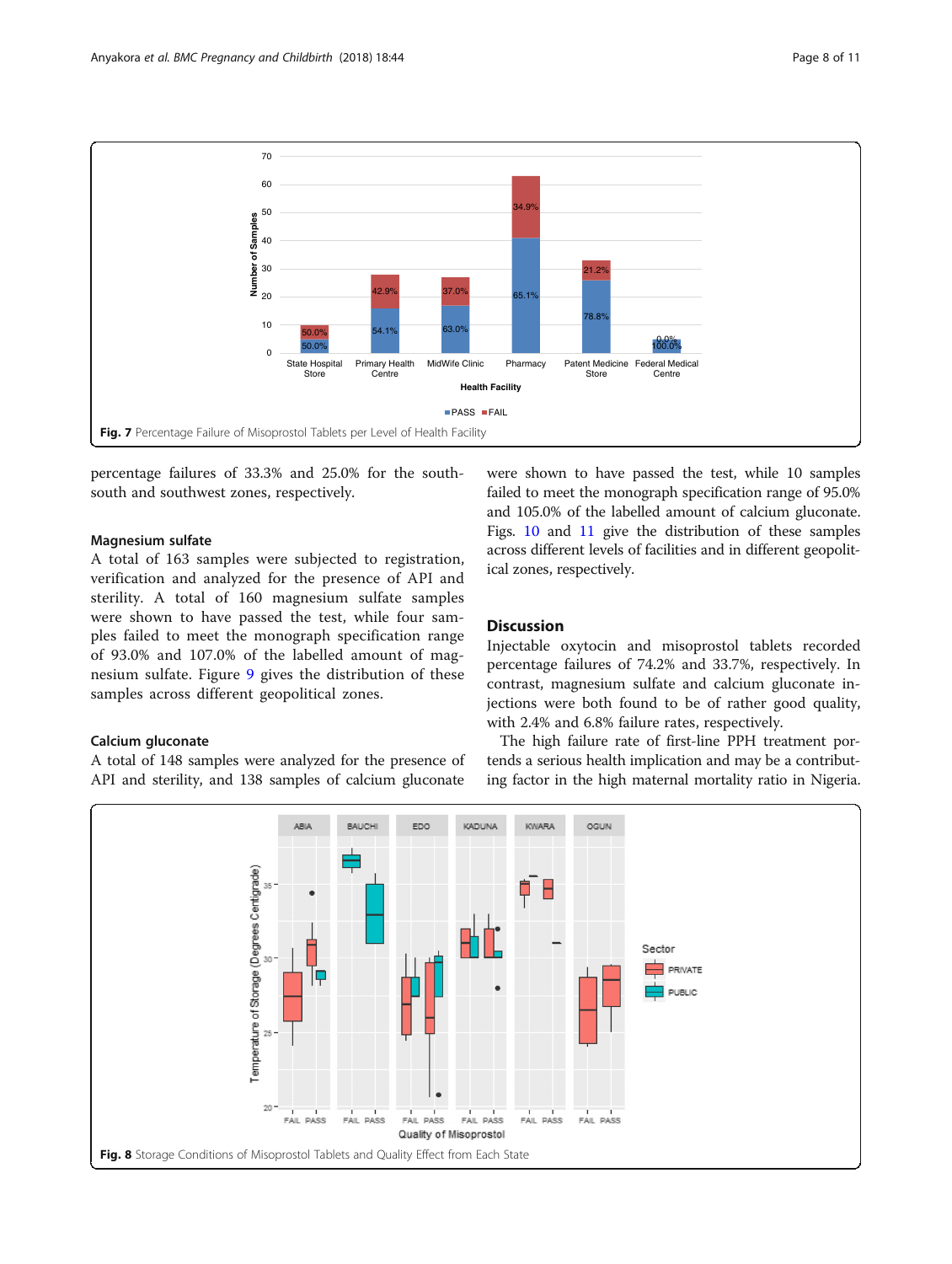<span id="page-8-0"></span>

The southeastern and northeastern part of the country recorded the highest failure rate of 25%, while lower failure rates were observed in the south-south and southwest regions. WHO recommends that oxytocin be refrigerated or stored at a temperature of 2 °C–8 °C but low-resourced countries may lack facilities required for proper storage of these products, so storage conditions were equally assessed in the health facilities where sampling was carried out. This result is logical as can be seen from Fig. [4](#page-5-0) where the average storage temperature of Oxytocin in the southeastern and northeastern part of Nigeria were above 30 °C unlike the situation in the other regions of the country. Likely causes of this troubling failure rate could be degradation as a result of improper storage as well as poor manufacturing practices.

Misoprostol was observed to have high failure rates in the northeast and south-south regions of the country. Storage conditions of misoprostol tablets though not as critical as the conditions of Oxytocin, is affected by temperature and humidity and is recommended to be stored at a temperature range of 25 °C–30 °C. This recommended temperature was observed in about 50% of the sites, while the others recorded storage temperatures above 30 °C. Furthermore, one of the sampled products was observed to be falsified, as no active ingredient was found.

The northern region of the country reported most of the failure rates of magnesium sulfate, while calcium gluconate injections sampled in the northwest and southeast regions showed relatively poorer quality products. In comparing failure rates across geographic zones and across levels in the supply chain, it is instructive to know that sample sizes were not the same in the various geographic zones and levels;

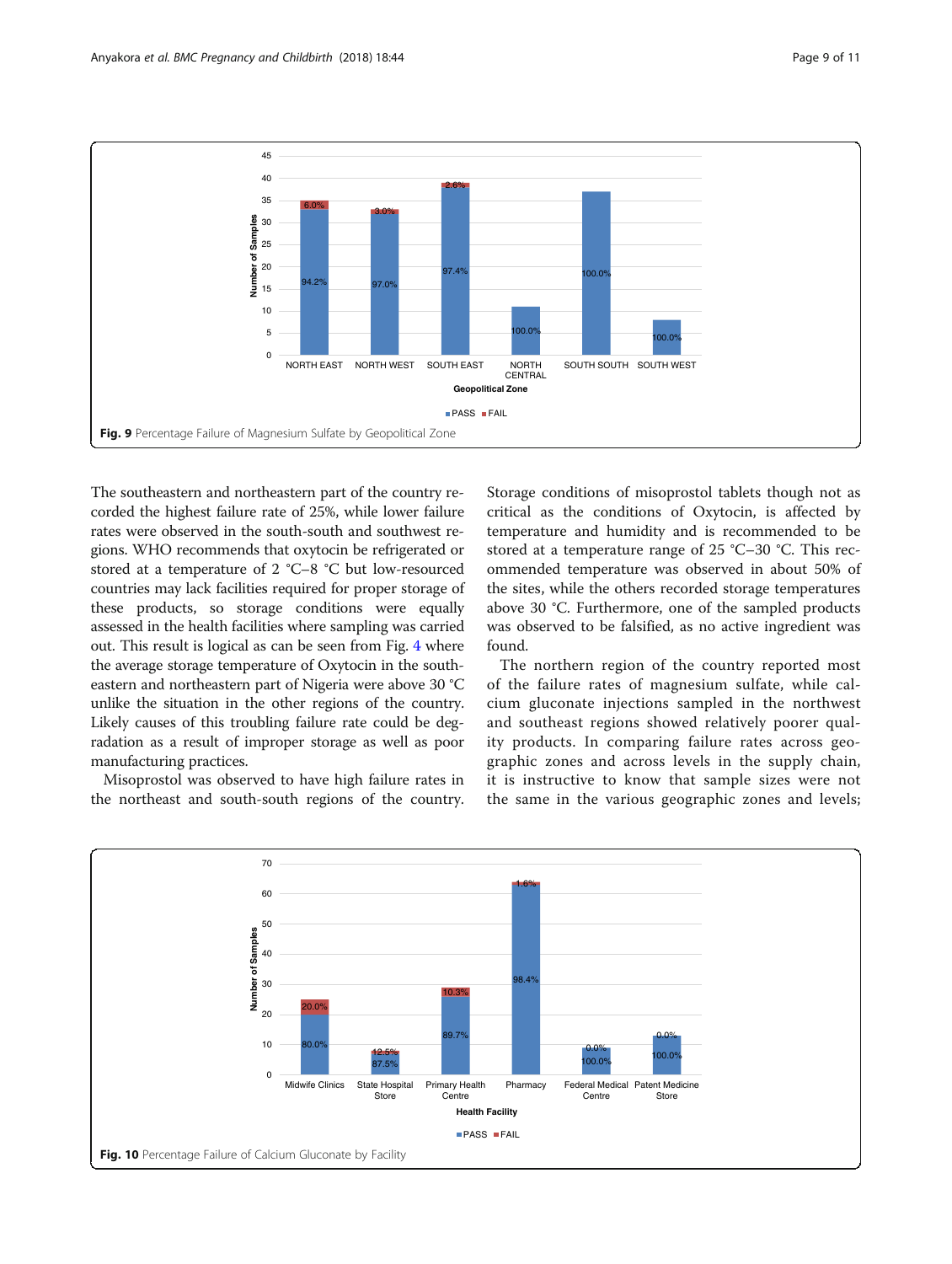<span id="page-9-0"></span>

therefore, differences in failure rates should be interpreted with caution. As a result, absolute failure rates are more interpretive than relative failure rates.

## Limitations

A baseline study of the quality of the studied commodities was not established prior to the study. The prevalence of poor-quality medicines may also have been attributed to the initial quality, but this issue was not addressed by our study. In addition, while post-partum hemorrhage is a major cause of maternal deaths, there are no reliable data correlating the prevalence of maternal deaths in Nigeria with the quality of the medicines used in the treatment of post-partum hemorrhage.

## Conclusion

The level of substandard oxytocin injections and misoprostol tablets was significantly high. The storage conditions could be a possible source of this level of failure as both oxytocin injections and misoprostol tablets degrade rapidly if poorly stored. Stronger regulatory action by the Medicines Regulatory Authority (MRA), engagement and education of all key players in the pharmaceutical supply chain could ensure they have a more full understanding of the storage conditions of these commodities. Also, more frequent post-marketing surveillance of these maternal health commodities could help to improve substandard medication given to women in need.

#### Abbreviations

API: Active pharmaceutical ingredient; FMC: Federal medical center; HPLC: High-performance liquid chromatography; LMIC: Low- and middleincome country; MCH: Maternal and child health; MWC: Midwife clinic; NAFDAC: National Agency for Food and Drug Administration and Control; PE/E: Preeclampsia/eclampsia; PHCC: Primary health care center; PMS: Post-

marketing surveillance; PPH: Postpartum haemorrhage; SH: State hospital; UV: Ultraviolet; WHO: World Health Organization

#### Acknowledgements

The authors are grateful to the team of NAFDAC staff who participated in sampling and testing during this study.

#### Funding

This study was funded by the U.S. Agency for International Development (USAID) Mission in Nigeria through the PQM program of USP.

#### Availability of data and materials

The data that support the findings of this study are available from the authors upon reasonable request and with the permission of Y. Oni and C. Anyakora.

### Authors' contributions

CA, JN, IA, CN. AA CE and YO designed the study. CA, IA, AA, UE, CN and VA executed the study, including coordinating the sampling and testing. UE, AA and CA wrote the first draft of the manuscript. All authors corrected the draft and approved the final version of the manuscript.

#### Authors' information

C. Anyakora is the Chief of Party in Nigeria for the USP PQM program. A. Adekoya and U. Ezedinachi are USP PQM staff in Lagos, Nigeria. Y. Oni is the acting Director General of NAFDAC. I. Ali, C. Nwachukwu, and V. Abiola are staff of NAFDAC. C. Esimone is a staff of the Faculty of Pharmacy, Nnamdi Azikiwe University. J. Nwokike is the Director of the USP PQM program.

#### Ethics approval and consent to participate

Not applicable

#### Consent for publication

Consent to publish data obtained from the National Agency for Food and Drug Administration and Control (NAFDAC), Nigeria.

#### Competing interests

There is no competing interest. C. Anyakora, U. Ezedinachi, A. Adekoya, and J. Nwokike are USP employees working on the Promoting the Quality of Medicines (PQM) program. Y. Oni, I. Ali, C. Nwachukwu, and V. Abiola are NAFDAC employees.

#### Publisher's Note

Springer Nature remains neutral with regard to jurisdictional claims in published maps and institutional affiliations.